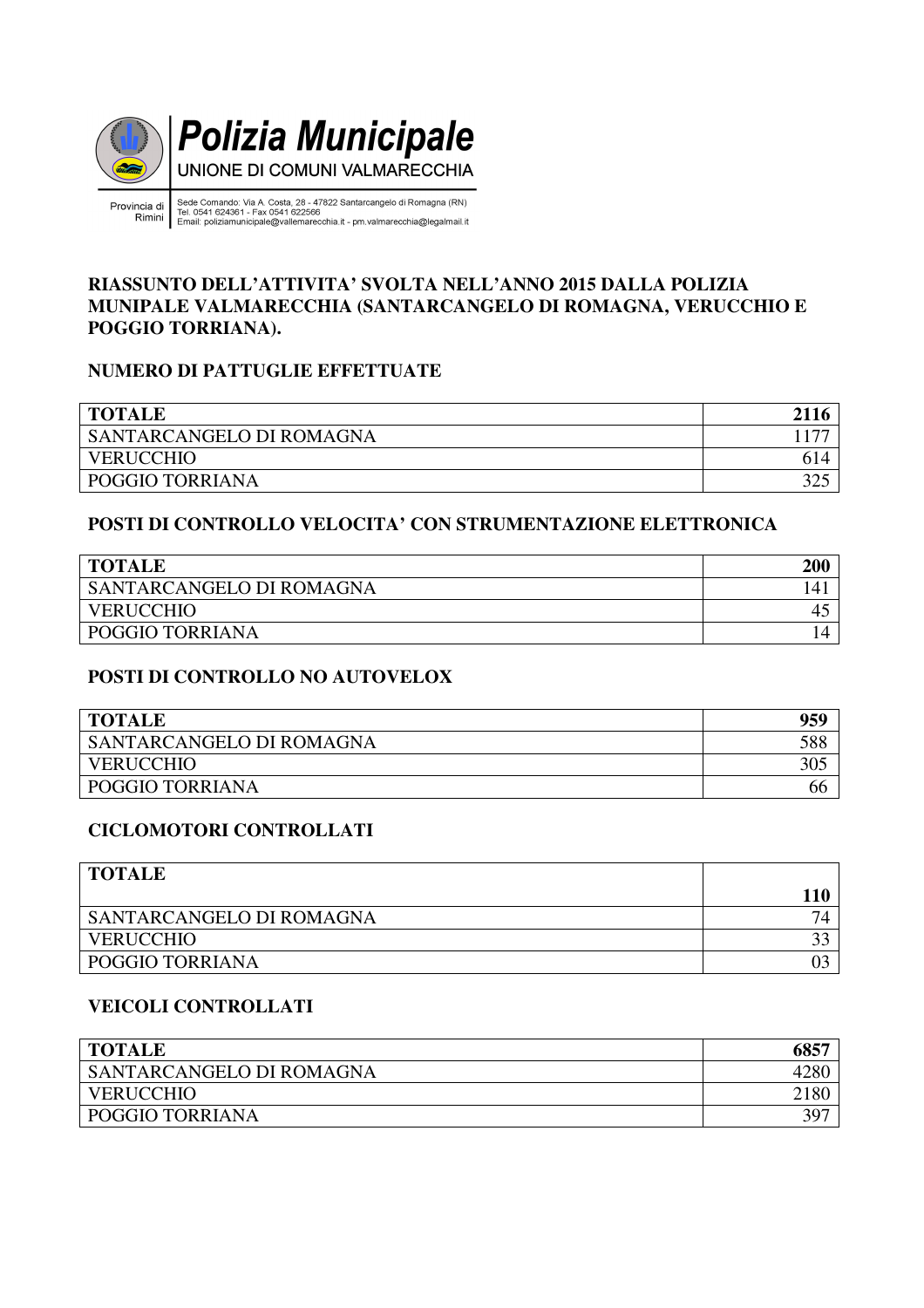## **VEICOLI RECUPERATI OGGETI DI FURTO**

| <b>TOTALE</b>            |  |
|--------------------------|--|
| SANTARCANGELO DI ROMAGNA |  |
| <b>VERUCCHIO</b>         |  |
| POGGIO TORRIANA          |  |

# **CONTROLLI CON PRETEST ALCCOL, DROGA/TEST, ETILOMETRO**

| <b>TOTALE</b>            |  |
|--------------------------|--|
| SANTARCANGELO DI ROMAGNA |  |
| <b>VERUCCHIO</b>         |  |
| POGGIO TORRIANA          |  |

#### **SOPRALLUOGHI PER ACCERTAMENTI ANAGRAFICI**

| <b>TOTALE</b>                   |      |
|---------------------------------|------|
| <b>SANTARCANGELO DI ROMAGNA</b> | 2662 |
| <b>VERUCCHIO</b>                | .097 |
| POGGIO TORRIANA                 |      |

#### **AUTENTICHE DI FIRMA**

| <b>TOTALE</b>            |    |
|--------------------------|----|
| SANTARCANGELO DI ROMAGNA | 04 |
| <b>VERUCCHIO</b>         | 36 |
| POGGIO TORRIANA          |    |

## **PRATICHE INFORMATIVE**

| <b>TOTALE</b>            |                          |
|--------------------------|--------------------------|
| SANTARCANGELO DI ROMAGNA |                          |
| <b>VERUCCHIO</b>         | $\overline{\phantom{a}}$ |
| POGGIO TORRIANA          |                          |

### **CONTROLLO SU RICHIESTA DEI CITTADINI**

| <b>TOTALE</b>            | 890 |
|--------------------------|-----|
| SANTARCANGELO DI ROMAGNA | 666 |
| <b>VERUCCHIO</b>         |     |
| <b>POGGIO TORRIANA</b>   | ℩╝  |

## **CONTROLLI VARI SU RICHIESTA DI UFFICI COMUNALI E ALTRI ENTI**

| <b>TOTALE</b>            |    |
|--------------------------|----|
| SANTARCANGELO DI ROMAGNA |    |
| VERUCCHIO                |    |
| <b>POGGIO TORRIANA</b>   | 04 |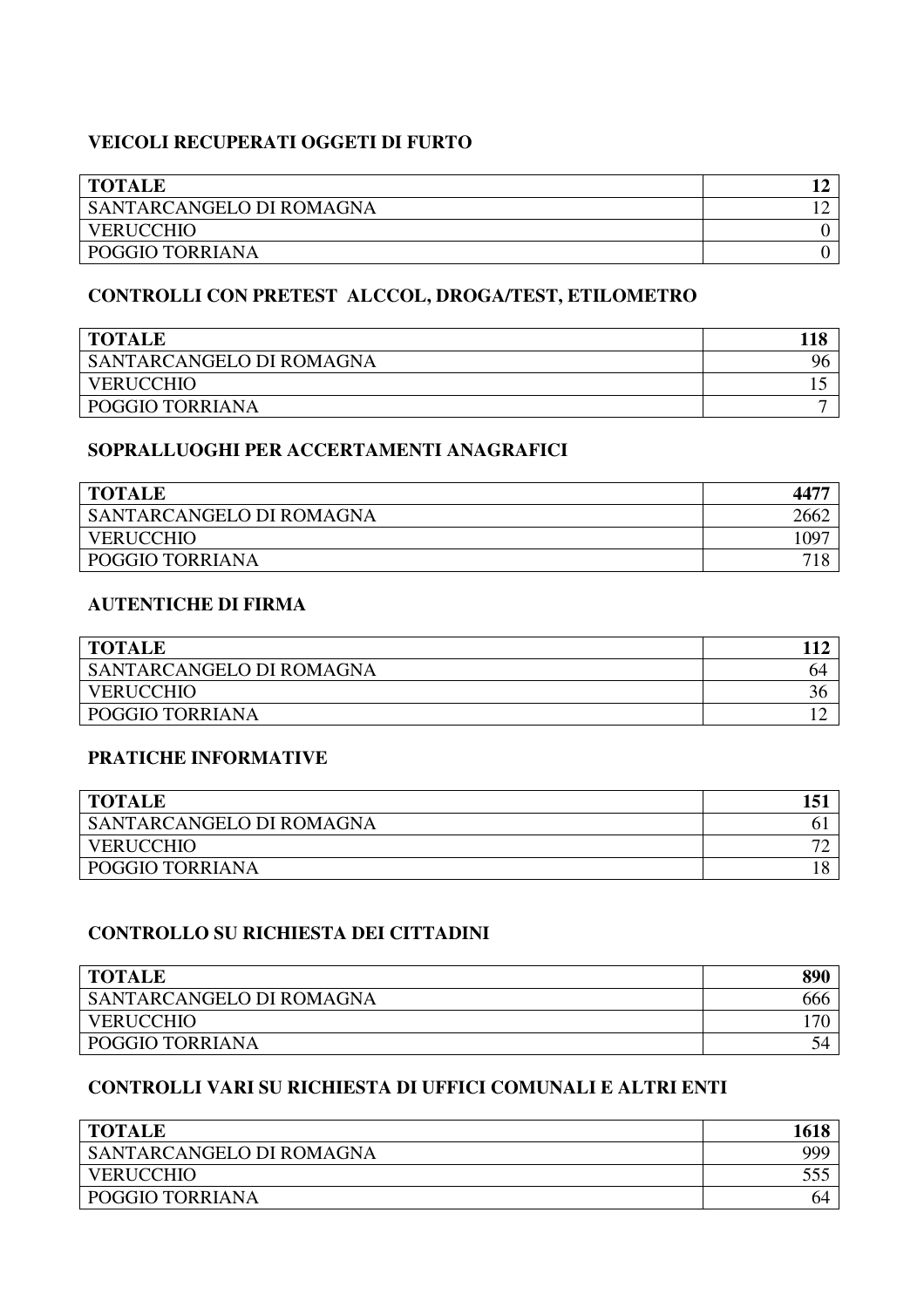### **CONTROLLO INSEGNE PUBBLICITARIE**

| <b>TOTALE</b>                   |  |
|---------------------------------|--|
| <b>SANTARCANGELO DI ROMAGNA</b> |  |
| <b>VERUCCHIO</b>                |  |
| <b>POGGIO TORRIANA</b>          |  |

#### **CONTROLLO OCCUPAZIONI SUOLO PUBBLICO**

| <b>TOTALE</b>            | J. |
|--------------------------|----|
| SANTARCANGELO DI ROMAGNA |    |
| <b>VERUCCHIO</b>         |    |
| POGGIO TORRIANA          |    |

#### **SINISTRI STRADALI RILEVATI**

| <b>TOTALE</b>            |  |
|--------------------------|--|
| SANTARCANGELO DI ROMAGNA |  |
| <b>VERUCCHIO</b>         |  |
| <b>POGGIO TORRIANA</b>   |  |

#### **CONTROLLI COMMERCIALI SU AREA PRIVATA**

| <b>TOTALE</b>            |  |
|--------------------------|--|
| SANTARCANGELO DI ROMAGNA |  |
| <b>VERUCCHIO</b>         |  |
| POGGIO TORRIANA          |  |

#### **CONTROLLI COMMERCIALI SU AREA PUBBLICA**

| <b>TOTALE</b>            |   |
|--------------------------|---|
| SANTARCANGELO DI ROMAGNA | ∸ |
| <b>VERUCCHIO</b>         |   |
| POGGIO TORRIANA          |   |

#### **PRESIDIO AI MERCATI**

| <b>TOTALE</b>            |  |
|--------------------------|--|
| SANTARCANGELO DI ROMAGNA |  |
| <b>VERUCCHIO</b>         |  |
| <b>POGGIO TORRIANA</b>   |  |

### **CONTROLLI DI POLIZIA GIUDIZIARIA**

| <b>TOTALE</b>                   | ot |
|---------------------------------|----|
| <b>SANTARCANGELO DI ROMAGNA</b> |    |
| <b>VERUCCHIO</b>                |    |
| <b>POGGIO TORRIANA</b>          |    |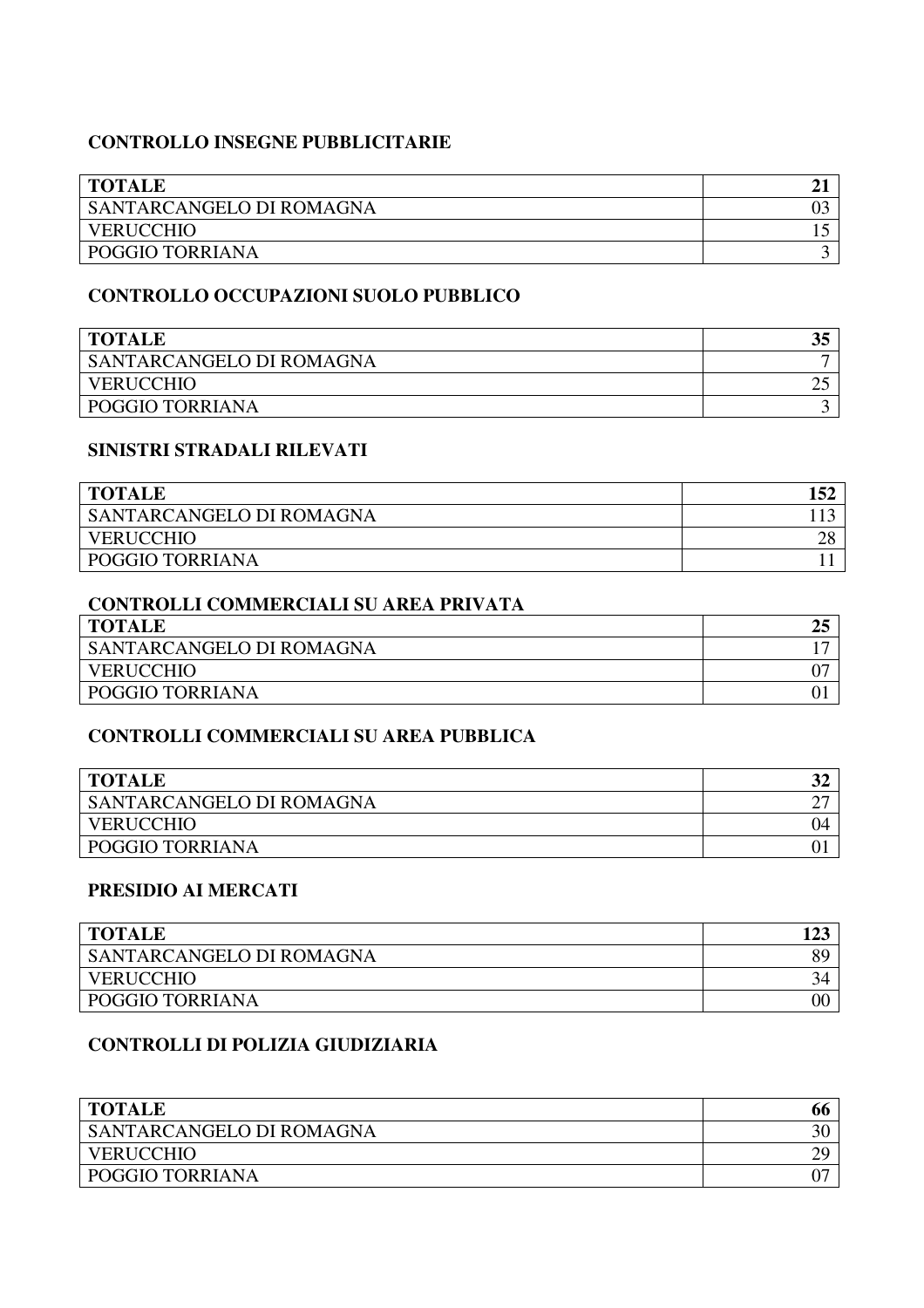#### **CONTROLLI EDILIZI**

| <b>TOTALE</b>                                     |     |
|---------------------------------------------------|-----|
|                                                   | 105 |
| SANTARCANGELO DI ROMAGNA                          |     |
| <b>VERUCCHIO</b>                                  | 24  |
| POGGIO TORRIANA                                   |     |
| NOTIZIE DI REATO DEPOSITATE                       |     |
| DELEGHE DELLA PROCURA A CUI SI E' DATO ESECUZIONE |     |

#### **INTERVENTI PER SCHIAMAZZI E RUMORI**

| <b>TOTALE</b>            |    |
|--------------------------|----|
| SANTARCANGELO DI ROMAGNA | ◢  |
| <b>VERUCCHIO</b>         |    |
| POGGIO TORRIANA          | 0C |

#### **INTERVENTI SU RICHIESTA DEI CARABINIERI**

| <b>TOTALE</b>            |  |
|--------------------------|--|
| SANTARCANGELO DI ROMAGNA |  |
| <b>VERUCCHIO</b>         |  |
| POGGIO TORRIANA          |  |

#### **SERVIZI CON GONFALONE**

| <b>TOTALE</b>            |  |
|--------------------------|--|
| SANTARCANGELO DI ROMAGNA |  |
| <b>VERUCCHIO</b>         |  |
| POGGIO TORRIANA          |  |

## **SERVIZI A MANIFESTAZIONI VARIE (SPORTIVE, RELIGIOSE, COMMERCIALI,EC.)**

| <b>TOTALE</b>            |    |
|--------------------------|----|
| SANTARCANGELO DI ROMAGNA |    |
| <b>VERUCCHIO</b>         |    |
| POGGIO TORRIANA          | O9 |

### **SERVIZIO ENTRATA/USCITA SCUOLE**

| <b>TOTALE</b>                   |  |
|---------------------------------|--|
| <b>SANTARCANGELO DI ROMAGNA</b> |  |
| <b>VERUCCHIO</b>                |  |
| <b>POGGIO TORRIANA</b>          |  |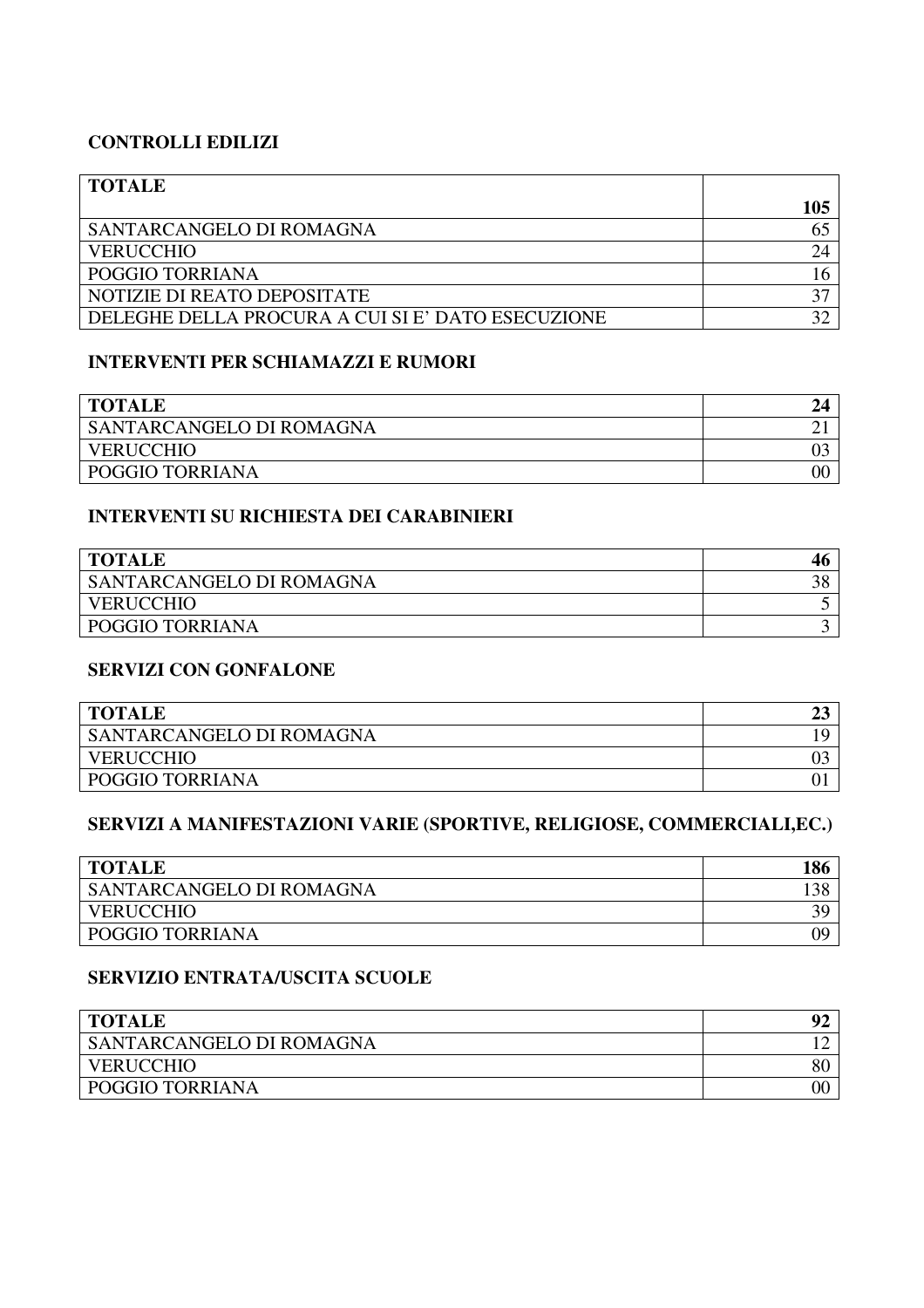## **EDUCAZIONE STRADALE**

| <b>TOTALE ORE</b>         | 269  |
|---------------------------|------|
| SANTARCANGELO DI ROMAGNA  | ר רו |
| <b>VERUCCHIO</b>          | 89   |
| POGGIO TORRIANA           | 58   |
| <b>CLASSI INTERESSATE</b> | 52   |
| <b>ALUNNI INTERESSATI</b> | 992  |

# **UFFICIO FRONT OFFICE**

| PERSONE RECATESI AL COMANDO PER VERBALI E INFORMAZIONI |  |
|--------------------------------------------------------|--|
| I VARIE                                                |  |
| TELEFONATE RICEVUTE                                    |  |

# **VIOLAZIONI E ALTRE ATTIVITA'**

| <b>VIOLAZIONE ACCERTATE AL CDS</b>                       | 10712 |
|----------------------------------------------------------|-------|
| VIOLAZIONE ACCERTATE AL CDS NON RIFERITE ALLA SOSTA      | 6424  |
| VIOLAZIONI AL CDS MEDIANTE L'UTILIZZO DI MISURATORI DI   | 1648  |
| VELOCITA' (VELOX A POSTAZIONE FISSA E VELOX IN DOTAZIONE |       |
| <b>ALLE PATTUGLIE)</b>                                   |       |
| VIOLAZIONE RILEVATE DALLE TELECAMERE ZTL                 | 2814  |
| <b>PATENTI RITIRATE</b>                                  | 80    |
| DOCUMENTI DI VEICOLI RITIRATI                            | 50    |
| TRATTAMENTI SANITARI OBBLIGATORI                         |       |

## **VIOLAZIONE AMMINISTRATIVE**

| <b>TOTALE</b>                                                | 182            |
|--------------------------------------------------------------|----------------|
| DI CUI:                                                      |                |
| <b>SOSTE VIETATE IN AREE VERDI</b>                           | 101            |
| <b>CUSTODIA CANI</b>                                         | 20             |
| PERMESSI ZTL NON REGOLARMENTI ESPOSTI                        | 9              |
| DISCIPLINA MEZZI PUBBLICITARI                                | 5              |
| <b>COMMERCIO SU AREE PUBBLICHE</b>                           | $\overline{2}$ |
| DENUNCIE INFORTUNI SUL LAVORO                                |                |
| <b>MANUTENZIONE E PULIZIA TERRENI</b>                        | 4              |
| DIVIETO DI ACCATONAGGIO                                      | 3              |
| <b>COMMERCIO/PUBBLICI ESERCIZI</b>                           |                |
| <b>ABBANDONO RIFIUTI</b>                                     | 4              |
| COMUNICAZIONI ALL'AUTORITA' DI P.S. DI OSPITALITA' STRANIERI | $\overline{2}$ |
| ORDINANZA RUMORI                                             |                |
| <b>ACCENSIONI FUOCHI</b>                                     | 6              |
| OCCUPAZIONI SUOLO PUBBLICO                                   |                |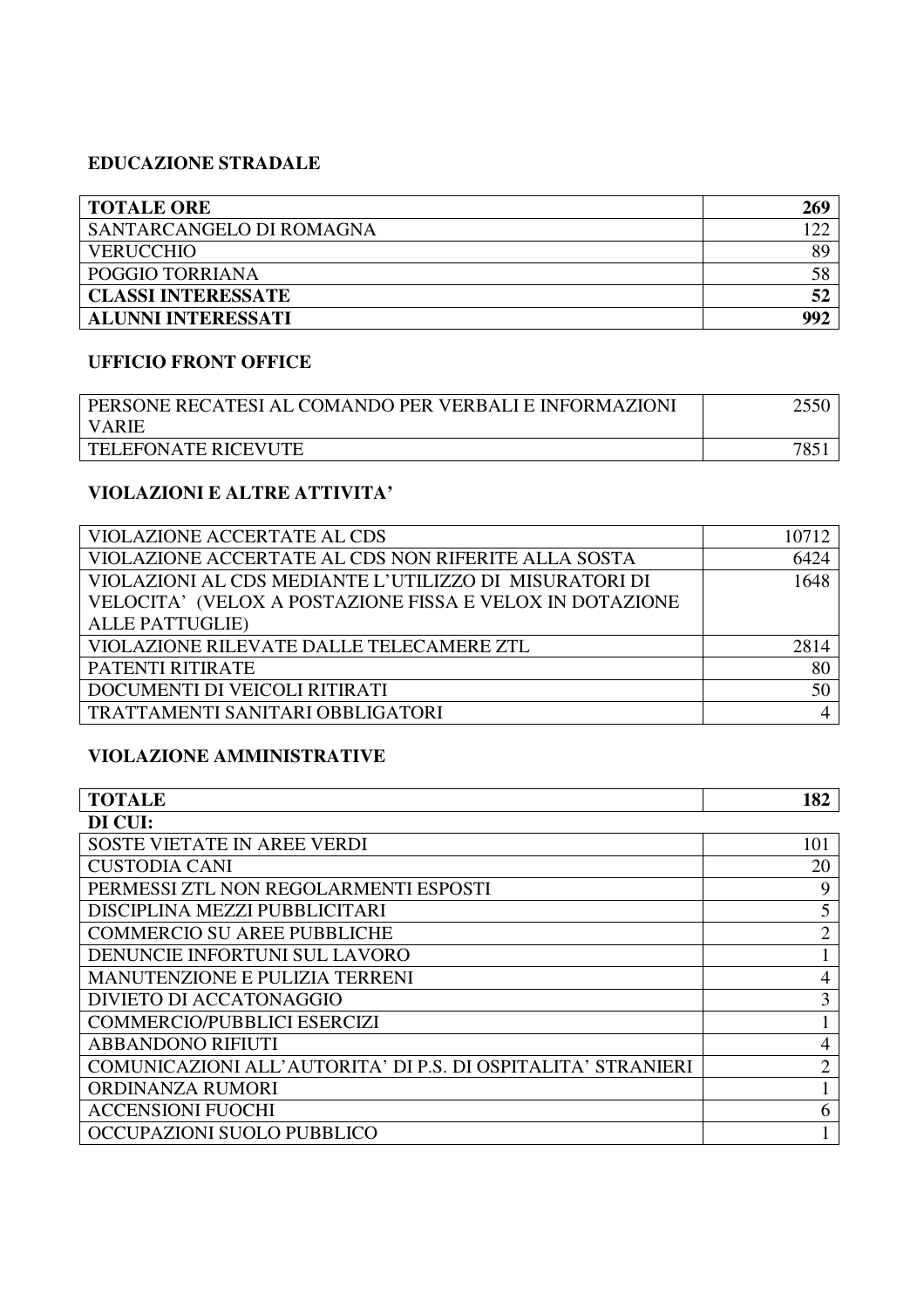# **NUMERO D NOTIZIE DI REATO INOLTRATE ALL'AUTORITA' GIUDIZIARIA**

| <b>TOTALE</b>                        | 80             |
|--------------------------------------|----------------|
| DI CUI:                              |                |
| <b>EDILIZI E AMBIENTE</b>            | 37             |
| <b>COMMERCIO E PUBBLICI ESERCIZI</b> | 06             |
| <b>CODICE DELLA STRADA</b>           | 24             |
| <b>ALTRI REATI</b>                   | 13             |
| <b>ARRESTI EFFETTUATI</b>            | 00             |
| AGENTI DI P.M. AGGREDITI             | 00             |
| AGENTI DI P.M. AGGREDITI DA CANI     | 0 <sup>0</sup> |

# **RICORSI E UDIENZE GIUDICE DI PACE**

| <b>UDIENZE</b>                                           | 69  |
|----------------------------------------------------------|-----|
| <b>TOTALE ORE DI UDIENZA</b>                             | 120 |
| MEDIA DELLE ORE IMPIEGATE PER LA REDAZIONE DEL FASCICOLO | 180 |
| DI COSTITUZIONE DI RISPOSTA                              |     |
| NUMERO DI PROCEDIMENTI INIZIATI NEL 2015 PRESSO IL GDP   | 30  |
| NUMERO DI RICORSI RIGETTATI NEL 2015                     | 18  |
| NUMERO DI RICORSI ACCOLTI NEL2015                        | 8   |
| <b>ACCOLTI PARZIALMENTE</b>                              |     |
| RINUNCIA ALL'OPPOSIZIONE                                 | ◠   |
| <b>INAMMISSIBILE</b>                                     |     |
| ORDINANZA DI CONVALIDA VERBALE                           | 3   |
| SOSPESE CAUSA PROCEDIMENTO PENALE IN CORSO               |     |
| PROCEDIMENTI IN CORSO RINVIATI AL 2016                   | 29  |

# **ATTIVITA' UFFICIO PERMESSI**

| <b>TOTALE PERMESSI PERMANENTI RILASCIATI ANNO 2015</b> | 202            |
|--------------------------------------------------------|----------------|
| <b>ASSISTENZA DOMICILIARE</b>                          | 26             |
| <b>ASSISTENZA RICOVERO</b>                             | 6              |
| <b>DOMICILIATO</b>                                     | 10             |
| ESERC. PROF. SANITARIA, ASSIST. DOMICILIARE, RELIGIOSI | 5              |
| <b>ESERCENTE</b>                                       | 14             |
| <b>FAMIGLIA RESIDENTE NO VEICOLI DI PROPRIETA'</b>     | $\overline{2}$ |
| <b>FAMIGLIA RESIDENTE 1</b>                            | 28             |
| <b>FAMIGLIA RESIDENTE 2</b>                            | 10             |
| <b>FAMIGLIA RESIDENTE 3</b>                            | 01             |
| <b>FRUITORE DI GARAGE</b>                              | 06             |
| <b>LAVORO</b>                                          | 62             |
| <b>MOTO DOMICILIATO</b>                                | 01             |
| <b>MOTO RESIDENTE</b>                                  | 12             |
| PROPRIETARIO DI IMMOBILE                               | 16             |
| <b>RESIDENTE</b>                                       | 03             |